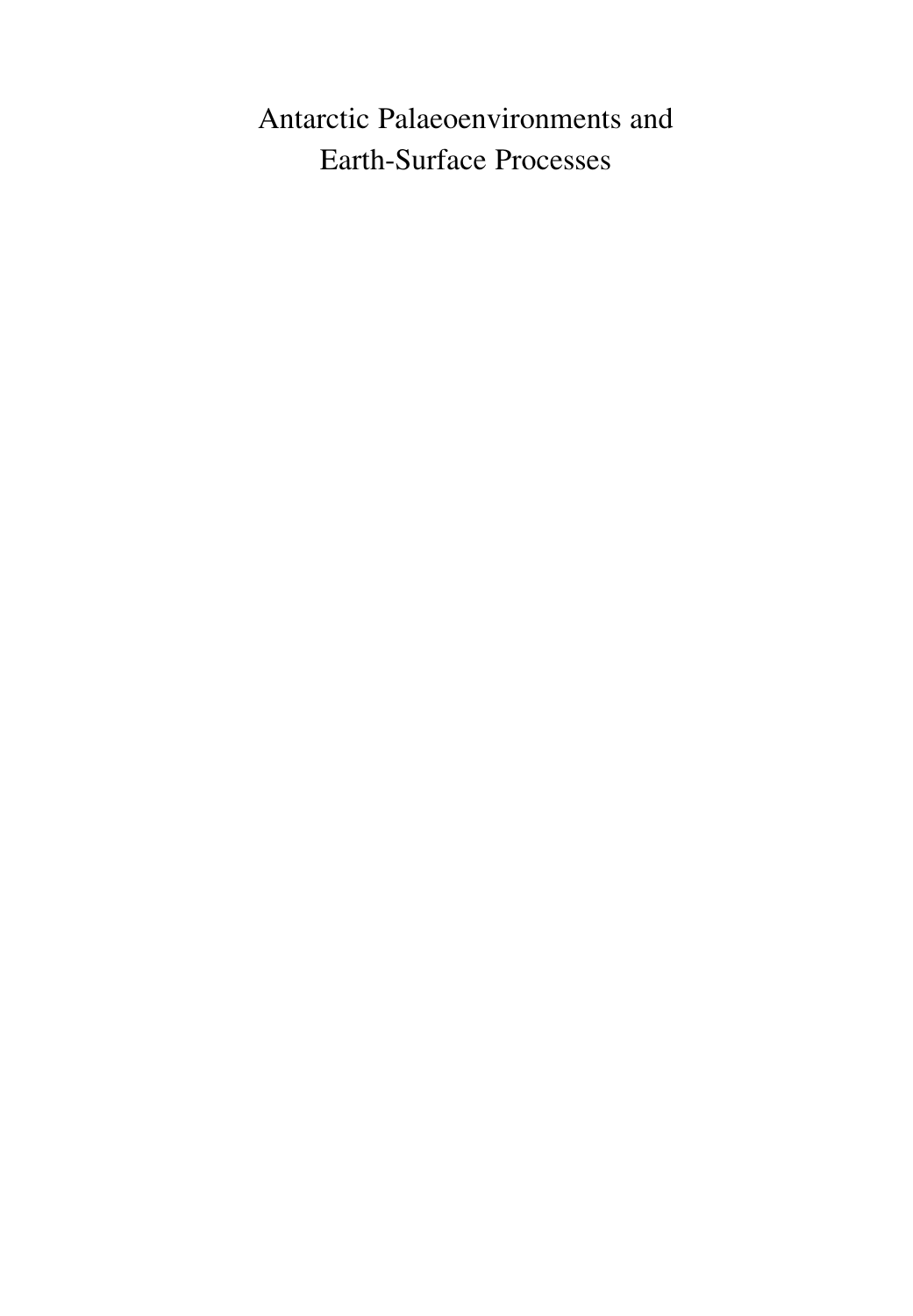## The Geological Society of London Books Editorial Committee

Chief Editor Rick Law (USA)

### Society Books Editors

Jim Griffiths (UK) DAVE HODGSON (UK) Howard Johnson (UK) PHIL LEAT (UK) Daniela Schmidt (UK) Randell Stephenson (UK) ROB STRACHAN (UK) Mark Whiteman (UK)

### Society Books Advisors

Ghulam Bhat (India) MARIE-FRANÇOISE BRUNET (France) JAMES GOFF (Australia) Mario Parise (Italy) Satish-Kumar (Japan) Marco Vecoli (Saudi Arabia) Gonzalo Veiga (Argentina) Maarten de Wit (South Africa)

### SCAR/GSL publishing agreement

This volume is published under an agreement between the Scientific Committee on Antarctic Research and the Geological Society of London and arises from the 11th International Symposium on Antarctic Earth Sciences (ISAES) held in Edinburgh, Scotland, 10–16 July 2011.

GSL is the publisher of choice for books related to SCAR's geoscience activities, and SCAR receives a fee for all books published under this agreement.

Books published under this agreement are subject to the Society's standard rigorous proposal and manuscript review procedures.

It is recommended that reference to all or part of this book should be made in one of the following ways:

Hambrey, M. J., Barker, P. F., Barrett, P. J., Bowman, V., Davies, B., Smellie, J. L. & Tranter, M. (eds) 2013. Antarctic Palaeoenvironments and Earth-Surface Processes. Geological Society, London, Special Publications, 381.

Foley, D. J., Stump, E., van Soest, M., Whipple, K. X. & Hodges, K. V. 2013. Differential Movement across Byrd Glacier, Antarctica, as indicated by Apatite  $(U-Th)/He$  thermochronology and geomorphological analysis. In: HAMBREY, M. J., BARKER, P. F., BARRETT, P. J., BOWMAN, V., DAVIES, B., Smellie, J. L. & Tranter, M. (eds) Antarctic Palaeoenvironments and Earth-Surface Processes. Geological Society, London, Special Publications, 381, 39 –46. First published online August 6, 2013, http://dx.doi.org/10.1144/SP381.25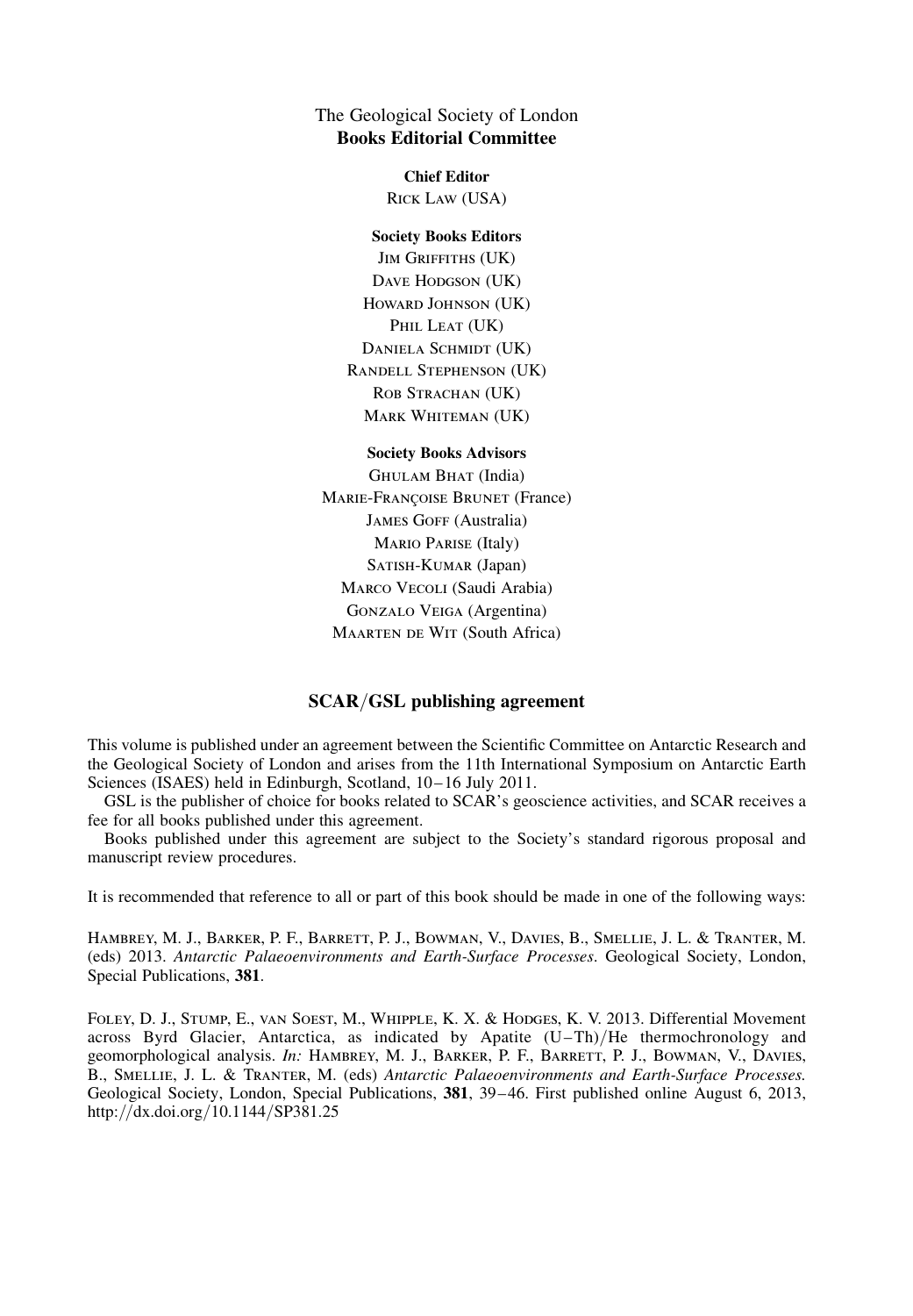GEOLOGICAL SOCIETY SPECIAL PUBLICATION NO. 381

# Antarctic Palaeoenvironments and Earth-Surface Processes

# EDITED BY

M. J. HAMBREY Aberystwyth University, Wales

P. F. BARKER British Antarctic Survey, UK

P. J. BARRETT Victoria University of Wellington, New Zealand

> V. BOWMAN University of Leeds, UK

B. DAVIES Aberystwyth University, Wales

J. L. SMELLIE University of Leicester, UK

and

M. TRANTER University of Bristol, UK

2013 Published by The Geological Society London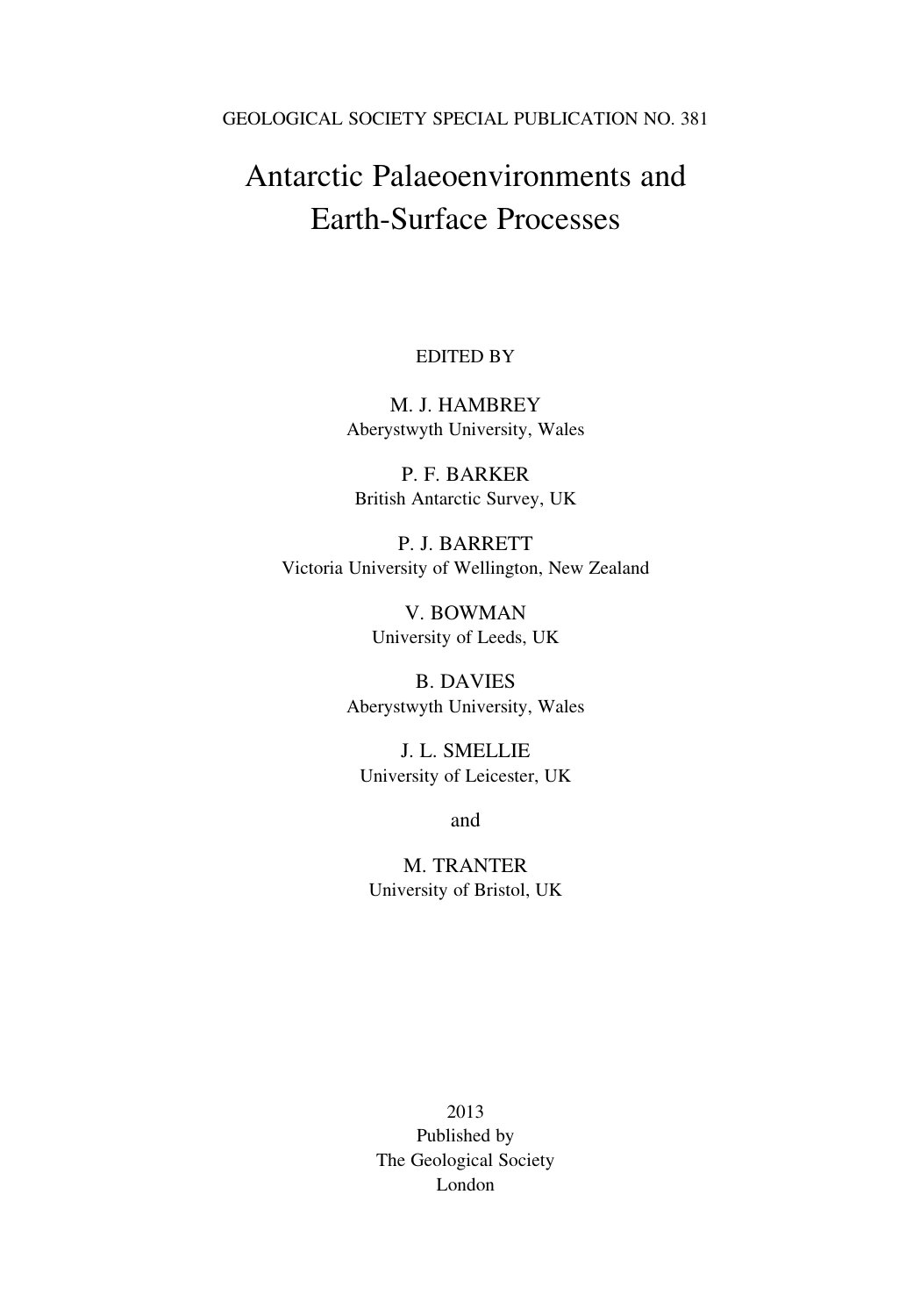### THE GEOLOGICAL SOCIETY

The Geological Society of London (GSL) was founded in 1807. It is the oldest national geological society in the world and the largest in Europe. It was incorporated under Royal Charter in 1825 and is Registered Charity 210161.

The Society is the UK national learned and professional society for geology with a worldwide Fellowship (FGS) of over 10 000. The Society has the power to confer Chartered status on suitably qualified Fellows, and about 2000 of the Fellowship carry the title (CGeol). Chartered Geologists may also obtain the equivalent European title, European Geologist (EurGeol). One fifth of the Society's fellowship resides outside the UK. To find out more about the Society, log on to www.geolsoc.org.uk.

The Geological Society Publishing House (Bath, UK) produces the Society's international journals and books, and acts as European distributor for selected publications of the American Association of Petroleum Geologists (AAPG), the Indonesian Petroleum Association (IPA), the Geological Society of America (GSA), the Society for Sedimentary Geology (SEPM) and the Geologists' Association (GA). Joint marketing agreements ensure that GSL Fellows may purchase these societies' publications at a discount. The Society's online bookshop (accessible from www.geolsoc. org.uk) offers secure book purchasing with your credit or debit card.

To find out about joining the Society and benefiting from substantial discounts on publications of GSL and other societies worldwide, consult www.geolsoc.org.uk, or contact the Fellowship Department at: The Geological Society, Burlington House, Piccadilly, London W1J 0BG: Tel. +44 (0)20 7434 9944; Fax +44 (0)20 7439 8975; E-mail: enquiries@geolsoc.org.uk.

For information about the Society's meetings, consult Events on www.geolsoc.org.uk. To find out more about the Society's Corporate Affiliates Scheme, write to enquiries@geolsoc.org.uk.

Published by The Geological Society from: The Geological Society Publishing House, Unit 7, Brassmill Enterprise Centre, Brassmill Lane, Bath BA1 3JN, UK

The Lyell Collection: www.lyellcollection.org Online bookshop: www.geolsoc.org.uk/bookshop Orders: Tel.  $\pm$ 44 (0)1225 445046, Fax  $\pm$ 44 (0)1225 442836

The publishers make no representation, express or implied, with regard to the accuracy of the information contained in this book and cannot accept any legal responsibility for any errors or omissions that may be made.

 $\odot$  The Geological Society of London 2013. No reproduction, copy or transmission of all or part of this publication may be made without the prior written permission of the publisher. In the UK, users may clear copying permissions and make payment to The Copyright Licensing Agency Ltd, Saffron House, 6– 10 Kirby Street, London EC1N 8TS UK, and in the USA to the Copyright Clearance Center, 222 Rosewood Drive, Danvers, MA 01923, USA. Other countries may have a local reproduction rights agency for such payments. Full information on the Society's permissions policy can be found at: www.geolsoc.org.uk/permissions

### British Library Cataloguing in Publication Data

A catalogue record for this book is available from the British Library. ISBN 978-1-86239-363-9 ISSN 0305-8719

#### **Distributors**

For details of international agents and distributors see: www.geolsoc.org.uk/agentsdistributors

Typeset by Techset Composition India (P) Ltd., Bangalore and Chennai, India. Printed by Berforts Information Press Ltd, Oxford, UK